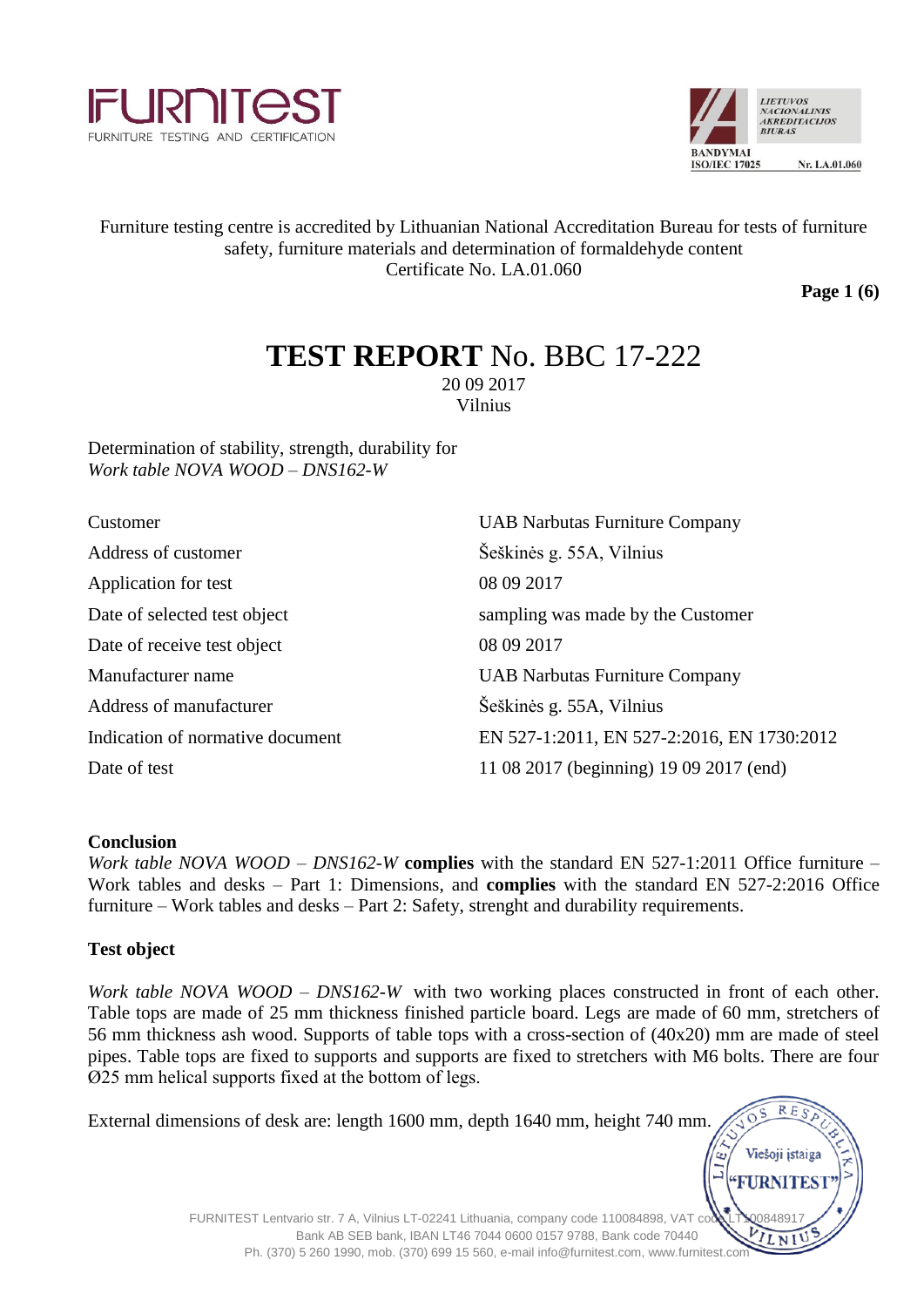### **Test report No. BBC 17-222 Page 2 (6)**

**FURNITES** 

ILNI







**Figure 1.** *Work table NOVA WOOD – DNS162-W*

#### **Requirements and test methods**

EN 527-1:2011 Office furniture – Work tables and desks – Part 1:Dimensions;

EN 527-2:2016 Office furniture – Work tables and desks – Part 2: Safety, strenght and durability requirements; requirements; EN 1730:2012 Furniture - Tables - Test methods for the determination of stability, strength and

durability.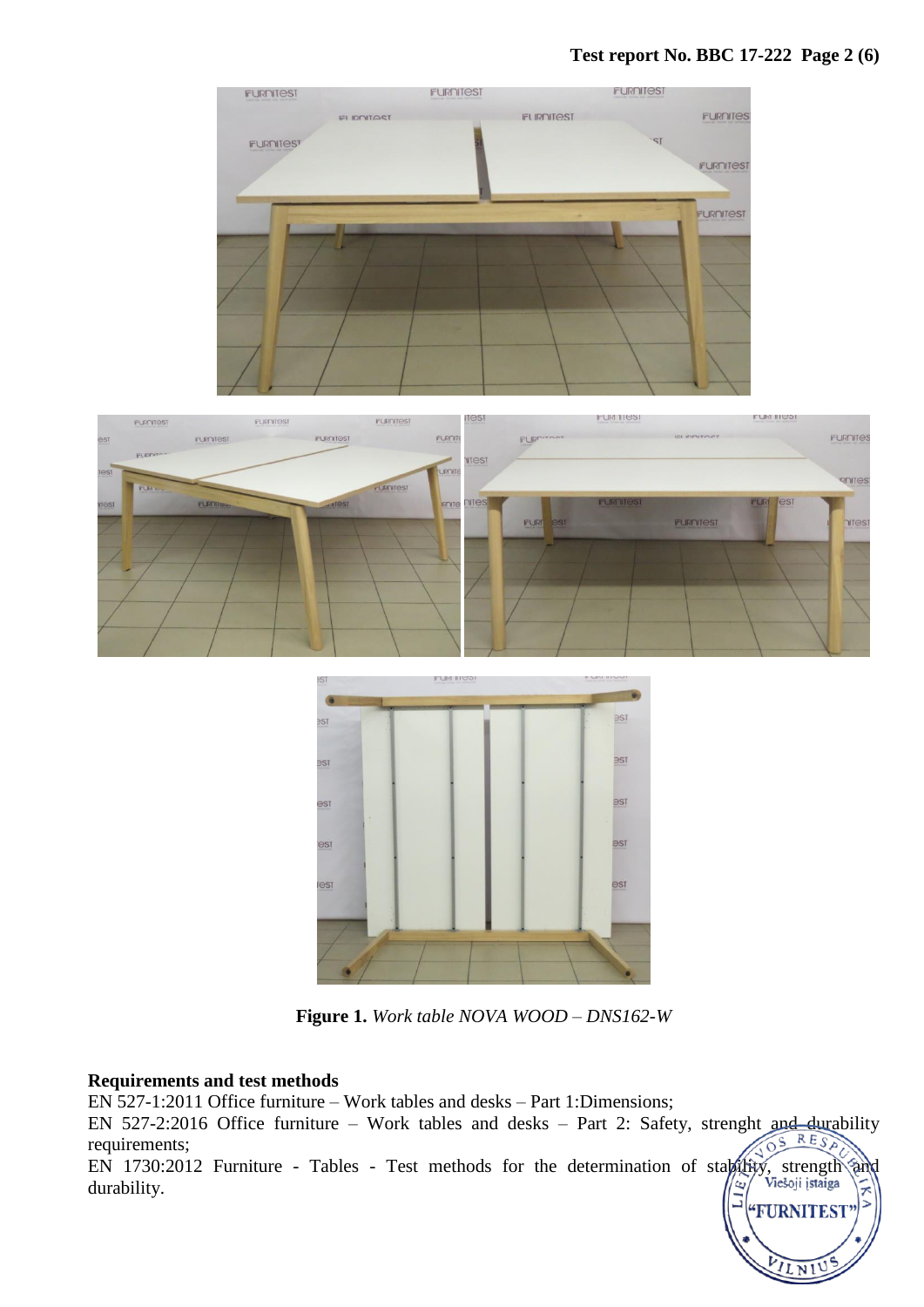Unless otherwise stated, the following tolerances are applicable:<br>- forces  $\pm 5\%$  of the nominal force;

- $\pm$ 5 % of the nominal force;
- masses  $\pm 1\%$  of the nominal mass;
- dimensions  $\pm 1$  mm of the nominal dimension;
- velocities  $\pm 5 \%$  of the nominal velocity;
- angles  $\pm 1^\circ$  of the nominal angle.

The tolerance for the position of loading pads shall be  $\pm$ 5 mm.

#### **Test apparatuses**

Apparatus 241 MP certificate No 22, apparatus 194 P certificate No 27.

*Work table NOVA WOOD – DNS162-W* was stored in the laboratory room before the tests was performing. The tests were carried out in normal indoor ambient conditions. During tests the temperature was  $(23 – 24) °C$ .

## **Test results**

| Clause,<br><b>Standard</b> | <b>Test and method</b>                          | <b>Requirements</b>    | <b>Test results</b> | Pass/Fail<br>or $N/A^*$ |
|----------------------------|-------------------------------------------------|------------------------|---------------------|-------------------------|
|                            | <b>Dimensions, Table 1, EN 527-1:2011</b>       | EN 527-1:2011, table 1 |                     |                         |
| 4                          | Type C, fixed height for sitting only           |                        |                     |                         |
|                            | position                                        |                        |                     |                         |
|                            | Height of the work surface $h_1$ , mm           |                        |                     |                         |
|                            | - sitting only                                  | $740 \pm 20$           | 740                 | pass                    |
|                            | - standing only                                 | $1050 \pm 20$          | N/A                 |                         |
|                            | Maximum desk top thickness                      |                        |                     |                         |
|                            | - at the front $t_1$ , mm                       | 70                     | 25                  | pass                    |
|                            | - at 500 mm from the front edge $t_2$ , mm      | 100                    | 65                  | pass                    |
|                            | Minimum height of knee clearance for            | 700                    | N/A                 |                         |
|                            | standing position only k <sub>1</sub> , mm      |                        |                     |                         |
|                            | Minimum depth of knee clearance for             | 80                     | N/A                 |                         |
|                            | standing position only k2, mm                   |                        |                     |                         |
|                            | Minimum depth of foot clearance                 | 150                    | N/A                 |                         |
|                            | for standing position only k <sub>3</sub> , mm  |                        |                     |                         |
|                            | Minimum height of minimum                       |                        |                     |                         |
|                            | foot clearance                                  |                        |                     |                         |
|                            | - seating only and sit/stand (from 600          | 120                    | >120                | pass                    |
|                            | mm to 800 mm from the front edge) $f_1$ ,       |                        |                     |                         |
|                            | mm                                              |                        |                     |                         |
|                            | - standing only (from front edge to 150         | 120                    | N/A                 |                         |
|                            | mm, f <sub>2</sub> , mm                         |                        |                     |                         |
|                            | Minimum legroom depth                           | 800                    | > 800               | pass                    |
|                            | - sitting only and sit/stand, g <sub>1</sub> mm |                        |                     |                         |
|                            | Minimum desk top depth, D mm                    | 800                    | 800                 | pass                    |
|                            | Minimum legroom width, W mm                     |                        |                     |                         |
|                            | - sitting only and sit/stand                    | 850                    | 1480                | pass                    |
|                            | - standing only                                 | 790                    | N/A                 | pass                    |

# **Table 1.** *Work table NOVA WOOD – DNS162-W* test results

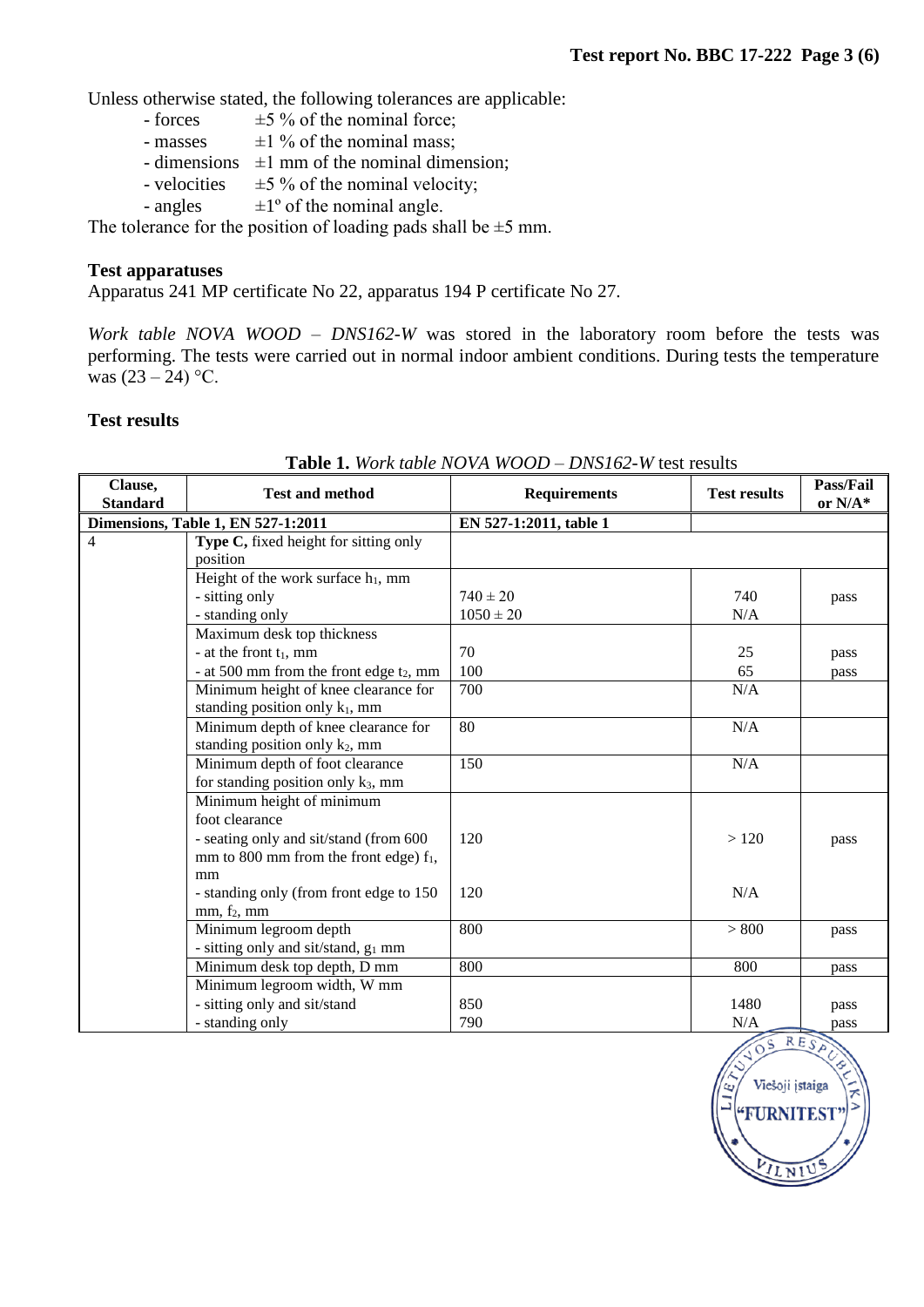# **Test report No. BBC 17-222 Page 4 (6)**

| Clause,<br><b>Standard</b>           | <b>Test and method</b>                                                                                                                                  | <b>Requirements</b>                                                                                                                                                                                                                                                                                                                                          | <b>Test results</b>                          | Pass/Fail<br>or $N/A^*$       |
|--------------------------------------|---------------------------------------------------------------------------------------------------------------------------------------------------------|--------------------------------------------------------------------------------------------------------------------------------------------------------------------------------------------------------------------------------------------------------------------------------------------------------------------------------------------------------------|----------------------------------------------|-------------------------------|
| 4 Safety requirements, EN 527-2:2016 |                                                                                                                                                         | EN 527-2:2016, 4                                                                                                                                                                                                                                                                                                                                             |                                              |                               |
| 4.1                                  | All parts of the table with which the<br>user comes into contact during<br>intended use<br>These requirements are fulfilled when:                       | shall be designed so that physical<br>injury and damage are avoided.                                                                                                                                                                                                                                                                                         |                                              |                               |
|                                      | a) all accessible edges and corners                                                                                                                     | are free from burrs and rounded or<br>chamfered, 4.1                                                                                                                                                                                                                                                                                                         | no remarks                                   | pass                          |
|                                      | b) the edges and corners of the top<br>surfaces                                                                                                         | are chamfered not less than 1 mm<br>by 1 mm or rounded with a radius<br>of not less than 2 mm, 4.1                                                                                                                                                                                                                                                           | no remarks                                   | pass                          |
|                                      | c) the ends of feet and tubular<br>components                                                                                                           | are closed or capped, 4.1                                                                                                                                                                                                                                                                                                                                    | no remarks                                   | pass                          |
|                                      | Movable and adjustable parts                                                                                                                            | shall be designed so that injuries<br>and inadvertent operation are<br>avoided.                                                                                                                                                                                                                                                                              |                                              | N/A                           |
|                                      | Any load bearing part of the table to<br>come loose unintentionally                                                                                     | shall not be possible, 4.1                                                                                                                                                                                                                                                                                                                                   | no remarks                                   | pass                          |
|                                      | All parts which are lubricated to assist<br>sliding                                                                                                     | shall be designed to protect users<br>from lubricant stains when in<br>normal use, 4.1                                                                                                                                                                                                                                                                       |                                              | N/A                           |
|                                      | 4.2 Shear and squeeze points, EN 527-2:2016                                                                                                             | EN 527-2:2016, 4.2                                                                                                                                                                                                                                                                                                                                           |                                              |                               |
| 4.2.1                                | Shear and squeeze points when setting<br>up and folding<br>The edges of parts moving relative to<br>each other and creating shear and<br>squeeze points | Unless 4.2.2 or 4.2.3 are applicable,<br>shear and squeeze points that are<br>created only during setting up and<br>folding are acceptable, because the<br>user can be assumed to be in<br>control of his/her movements and<br>to be able to cease applying the<br>force immediately upon<br>experiencing pain, 4.2.1<br>shall be as specified in 4.1, 4.2.1 |                                              | N/A                           |
| 4.2.2                                | Shear and squeeze points under<br>influence of powered mechanisms                                                                                       | There shall be no shear and squeeze<br>points which close to less than 25<br>mm unless they are always less<br>than 7 mm created by parts of the<br>table operated by powered<br>mechanisms, i.e. springs, gas lifts<br>and motorized systems, 4.2.2                                                                                                         |                                              | N/A                           |
| 4.2.3                                | Shear and squeeze points during use                                                                                                                     | There shall be no shear and squeeze<br>points which close to less than 25<br>mm unless they are always less<br>than 7 mm created by forces<br>applied during normal use or<br>created by the user during normal<br>movements and actions, e.g.<br>attempting to move the table, 4.2.3                                                                        | no remarks<br>ى<br><b>"FURNITEST</b><br>ILNI | pass<br>Eς<br>Viešoji įstaiga |

**Table 1.** *(continued)*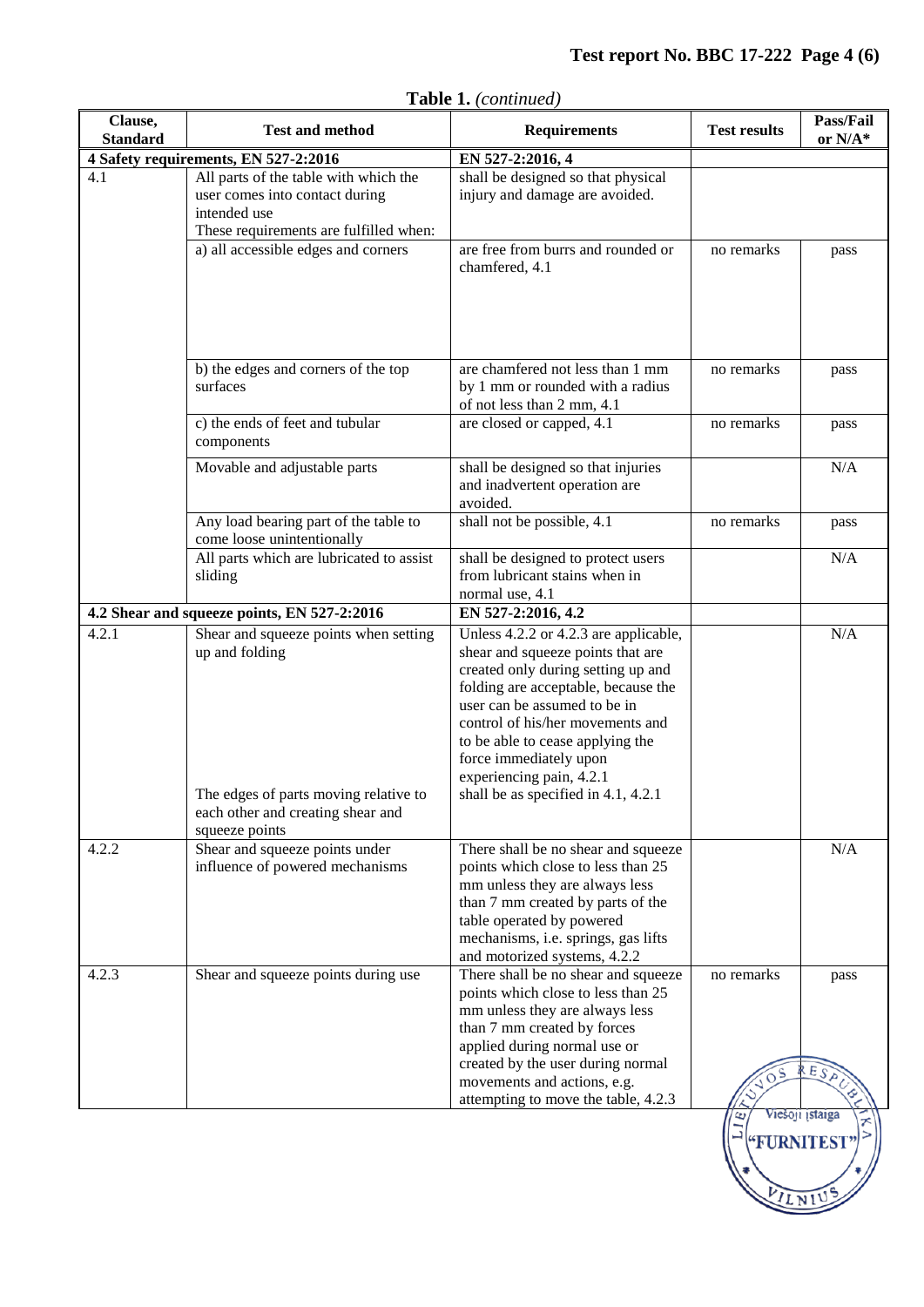**FURNITES** 

ILNIU

| Clause,<br><b>Standard</b>   | <b>Test and method</b>                                                                                                                                                                                                                                                                                                                                                                                                                                                                                                                                                                                                           | <b>Requirements</b>                                                                                                                                                                                                                                                                                                                                                                                                                                                                                                                  | <b>Test results</b>                                           | Pass/Fail<br>or N/A* |
|------------------------------|----------------------------------------------------------------------------------------------------------------------------------------------------------------------------------------------------------------------------------------------------------------------------------------------------------------------------------------------------------------------------------------------------------------------------------------------------------------------------------------------------------------------------------------------------------------------------------------------------------------------------------|--------------------------------------------------------------------------------------------------------------------------------------------------------------------------------------------------------------------------------------------------------------------------------------------------------------------------------------------------------------------------------------------------------------------------------------------------------------------------------------------------------------------------------------|---------------------------------------------------------------|----------------------|
|                              | 5 Strength and durability, table 1, EN 527-2:2016                                                                                                                                                                                                                                                                                                                                                                                                                                                                                                                                                                                | EN 527-2:2016, 5.2                                                                                                                                                                                                                                                                                                                                                                                                                                                                                                                   |                                                               |                      |
| 8,<br>EN 1730:2012           | 1. Durability of height adjustment<br>mechanisms<br>- mass on the table top of 50 kg;<br>Location of the centre of the loading<br>point and loading on the table top:<br>- A: 20 kg at 200 mm from the front<br>and side edges. The remaining load<br>shall be at the geometric centre of the<br>table top, 1250 cycles;<br>- B: 50 kg or the maximum load<br>specified shall be at the geometric<br>centre of the table top, 2500 cycles;<br>- C: 20 kg positioned at a rear corner<br>200 mm from the rear edge and the<br>side edge. The remaining load shall be<br>at the geometric centre of the table top,<br>1250 cycles. | The strength and durability<br>requirements are fulfilled when<br>after testing in accordance with<br>Table 1:<br>a) there are no fractures of any<br>member, joint or component;<br>b) there are no loosening of joints<br>intended to be rigid;<br>c) the work table fulfils its<br>functions after removal of the test<br>loads;<br>d) when tested according to Table<br>1, test number 5, the stiffness of the<br>structure, both D1 and D2 divided<br>by the height to the top of the table<br>top shall be $\leq 17$ mm/m, 5.2 |                                                               | N/A                  |
| 6.2,<br>EN 1730:2012         | 2.1. Horizontal static load test<br>- load on the table top of 50 kg;<br>- specified force of 450 N;<br>- minimum specified force of 300 N;<br>- directions $F_1$ - $F_2$ and $F_3$ - $F_4$ ;<br>- 10 cycles                                                                                                                                                                                                                                                                                                                                                                                                                     |                                                                                                                                                                                                                                                                                                                                                                                                                                                                                                                                      | $F_1$ - $F_2$ =450 N;<br>$F_3$ - $F_4 = 450$ N,<br>no remarks | pass                 |
| 6.2,<br>EN 1730:2012         | 2.2. Additional horizontal static load<br>test for adjustable tables with a height<br>more than 950 mm<br>- load on the table top of 50 kg;<br>- moment of 285 Nm;<br>- directions $F_1$ - $F_2$ and $F_3$ - $F_4$ ;<br>$-10$ cycles                                                                                                                                                                                                                                                                                                                                                                                             |                                                                                                                                                                                                                                                                                                                                                                                                                                                                                                                                      |                                                               | N/A                  |
| 6.3.1,<br>EN 1730:2012       | 3.1 Vertical static load<br>tests<br>- force of $1000$ N;<br>- 10 cycles                                                                                                                                                                                                                                                                                                                                                                                                                                                                                                                                                         |                                                                                                                                                                                                                                                                                                                                                                                                                                                                                                                                      | no remarks                                                    | pass                 |
| 6.3.1,<br>EN 1730:2012       | 3.2 Additional vertical static load test<br>for adjustable tables with a height more<br>than 950 mm<br>- force of $500$ N;<br>- 10 cycles                                                                                                                                                                                                                                                                                                                                                                                                                                                                                        |                                                                                                                                                                                                                                                                                                                                                                                                                                                                                                                                      |                                                               | N/A                  |
| 6.4.1, 6.4.2<br>EN 1730:2012 | 4. Horizontal durability test<br>- load on the table top of 50 kg;<br>- force of $300$ N;<br>- directions $F_a$ - $F_b$ and $F_c$ - $F_d$ ;<br>- 10 000 cycles                                                                                                                                                                                                                                                                                                                                                                                                                                                                   |                                                                                                                                                                                                                                                                                                                                                                                                                                                                                                                                      | $F_a - F_b = 300$ N;<br>$F_c - F_d = 300$ N,<br>no remarks    | pass                 |
|                              |                                                                                                                                                                                                                                                                                                                                                                                                                                                                                                                                                                                                                                  |                                                                                                                                                                                                                                                                                                                                                                                                                                                                                                                                      | Viešoji įstaiga                                               |                      |

**Table 1.** *(continued)*